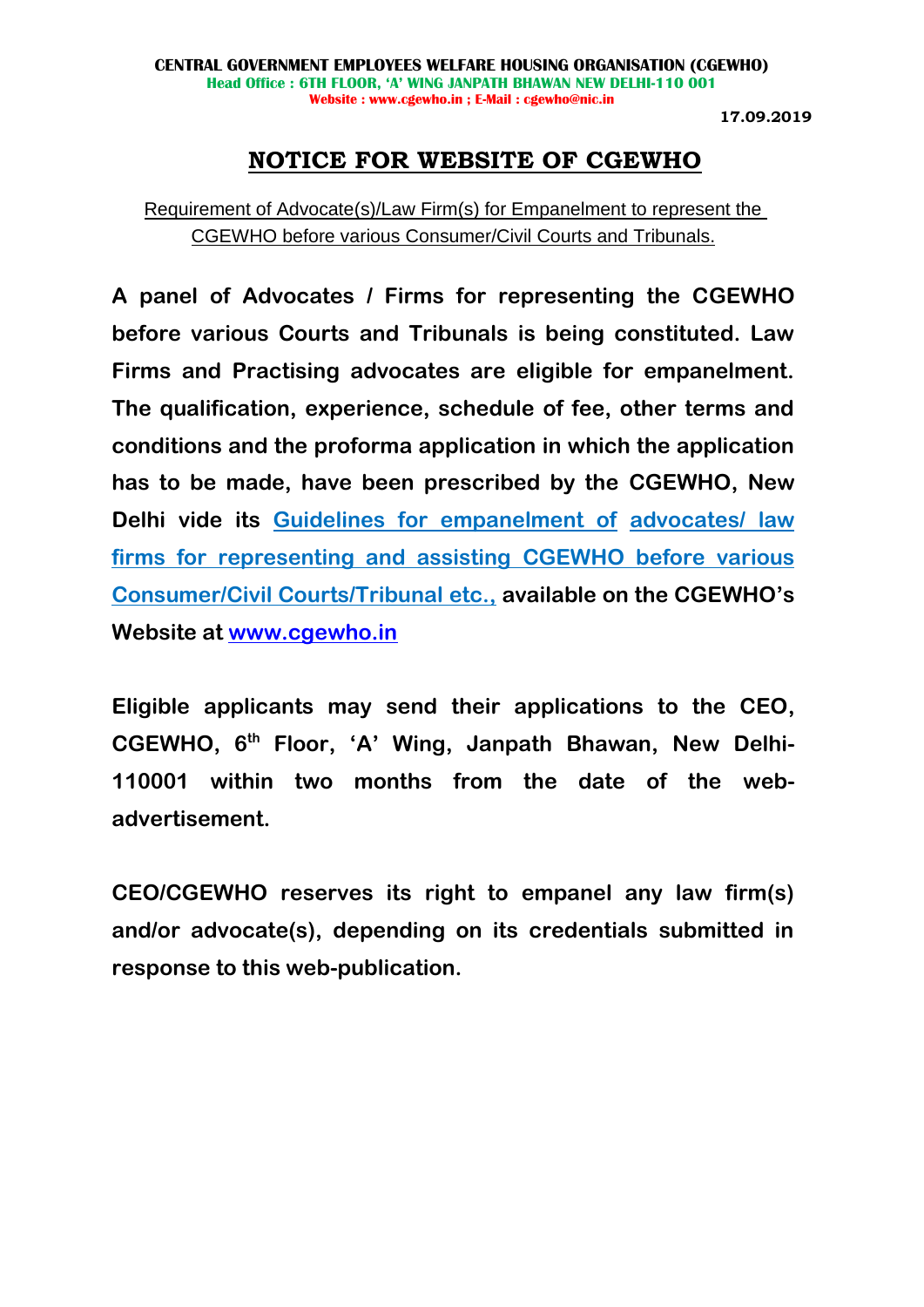# **Guidelines for empanelment of advocates/ law firms for representing and assisting CGEWHO before various Consumer/Civil Courts/Tribunal etc.**

The Organisation (the 'CGEWHO') hereby frames the following guidelines to provide the manner and to regulate the procedure for empaneling the advocates to represent and assist the CGEWHO before various Consumer/Civil Courts/Tribunal etc. and for determination of fee/payment /remuneration payable to such persons. These guidelines shall supersede all existing instructions in this regard, if any.

# **Definitions**

For the purposes of these Guidelines, the terms used will have the following meaning;

- (i) 'Advocate' means an advocate, entered in any roll of advocates under the provisions of Advocates Act, 1961 (25 1961);
- (ii) The competent authority shall be the CEO, CGEWHO or any officer so designated by the CEO, CGEWHO.
- (iii) The court shall mean and include any consumers/civil court, any High Court, Supreme Court or tribunals.
- (iv) 'Effective Hearing' shall mean a hearing in which either one or both or all the parties involved in a case are heard by the court. If the case is only mentioned and adjourned or only directions are given or judgment is pronounced, it would not constitute an effective hearing for the purposes of these guidelines but as non-effective hearing.
- (v) The term 'similar cases' shall mean two or more cases in which identical or substantially similar questions of law or facts are involved.

### **2. General**

- (i) The Advocates shall be engaged only in cases where the CGEWHO is a necessary party.
- (ii) Reconciliation/Mediation matters where the CGEWHO is a party pending in different Consumer/Civil Courts/Tribunal may be taken care of by the officers of the CGEWHO. However, the Advocates may be engaged if deemed necessary in exceptional cases by the Competent Authority.
- (iii) The size of the panel and number of Advocates in panel shall be determined by the Competent Authority from time to time based on the requirement and quantum of work. The volume of work shall be assessed on the basis of the pending cases in the preceding year and the fresh cases likely to be added in the succeeding year.
- (iv) Every panel shall consist of Advocates from diversified fields *viz.* civil law, consumers law, property law, taxation law, state apartment owners' law etc. depending upon the expertise, experience, performance and conduct of advocates in general or experience in dealing consumers cases or cases of the CGEWHO, if any, in particular. Preference shall be given to the Advocates having expertise and experience in consumer and contract law.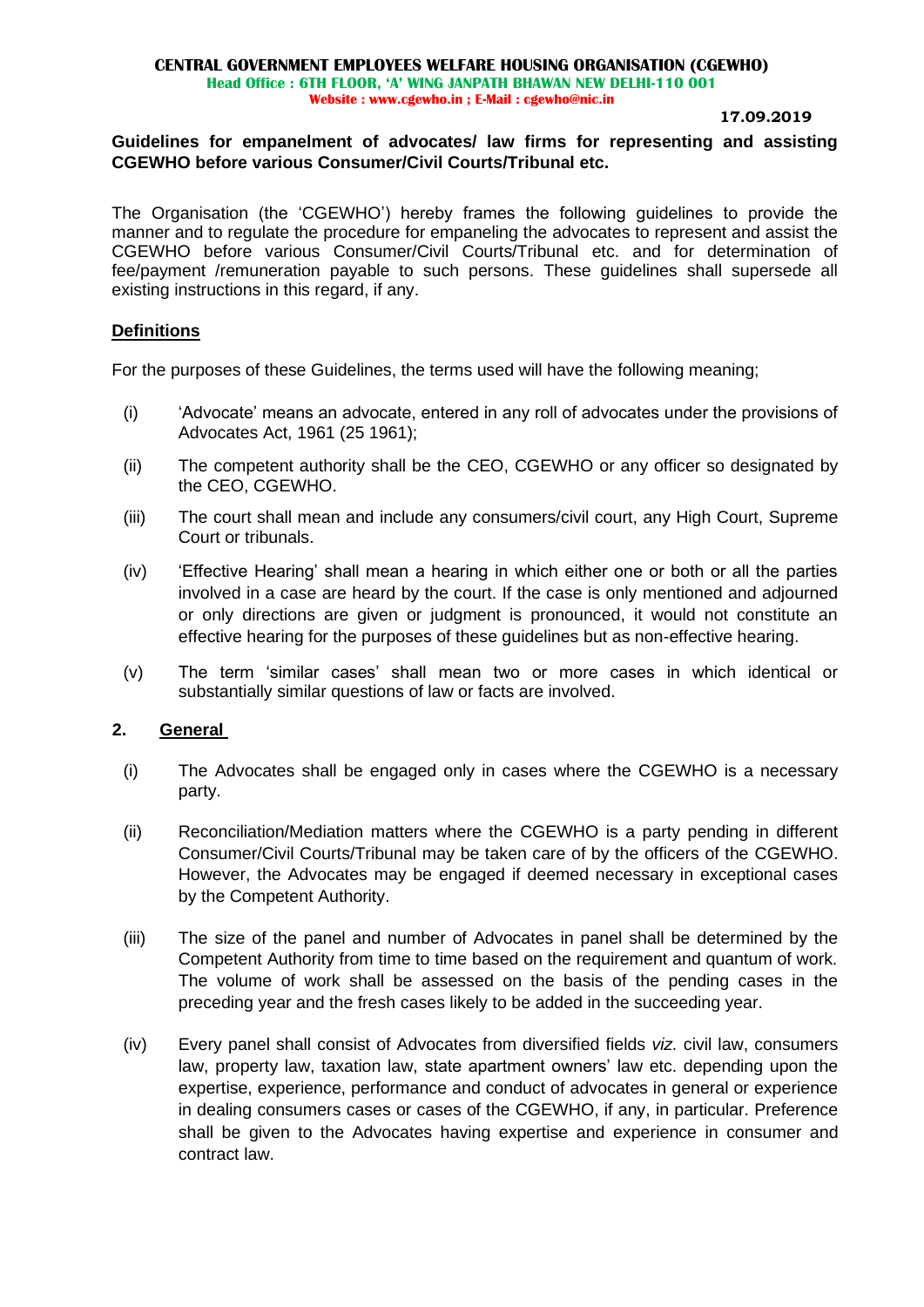#### **17.09.2019**

- (v) Cases involving similar issues/points of law or otherwise interlinked or clubbed may be entrusted to the same Advocate as far as possible, while care shall be taken to avoid concentration of cases in the hands of one Advocate/a few advocates/law firm.
- (vi) The advocate shall not necessarily be empanelled for specific court and shall accept the work assigned to him and shall not refuse to accept any work without reasonable cause.
- (vii) Refusal by any advocate to accept any work otherwise than on grounds of conflict of interest, may entail removal of such advocate from the panel. Similarly, no advocate as long as his name is on the panel shall contest any matter against the CGEWHO.
- (viii) The empanelled Advocates will not delegate cases and themselves deal with the same. They may have to coordinate and work with designated Senior Advocates, if any, engaged in the case as well as with the officers of the CGEWHO, if required.
- (ix) The Advocates empanelled under these guidelines shall not be employees of the CGEWHO and therefore, shall not be eligible for any benefits available to its employees.
- (x) The empanelled Advocate shall maintain absolute secrecy and confidentiality about the cases of the CGEWHO as required under the Act and rules/regulations made there under.
- (xi) The advocates shall in full accept the terms and conditions of the empanelment as determined by the CGEWHO from time to time.
- (xii) These guidelines shall also be applicable to the designated Senior Advocates of the High Courts and Supreme Court for all purposes except the requirement of empanelment.
- (xiii) In case of empanelment of Law Firms, all the terms and conditions for empanelment of the individual Advocates shall apply *mutatis mutandis* to them.
- (xiv) If required and considered appropriate by the Competent Authority, Designated Senior Advocates may be engaged to argue the cases on behalf of the CGEWHO keeping in view the urgency and importance of a particular matter. They shall be engaged on case to case basis with the approval of the Competent Authority.

# 3. **Tenure/term of Empanelment**

The initial empanelment will be for three years or until further orders whichever is earlier. Performance of empanelled advocates shall be reviewed on annual basis. However, on completion of the term and satisfactory performance of the advocate, the empanelment may be renewed for a period of another three years by the CGEWHO. The CGEWHO reserves the right to terminate the empanelment of any advocate at any time.

# 4. **Eligibility for Empanelment**

- (i) The Advocates should be familiar with various branches of law especially those concerning consumer law, service law, labour law, contract law, land/property laws, state apartment laws and taxation etc.
- (ii) In addition to above, the Advocates are required to have the minimum professional/court practice experience as under: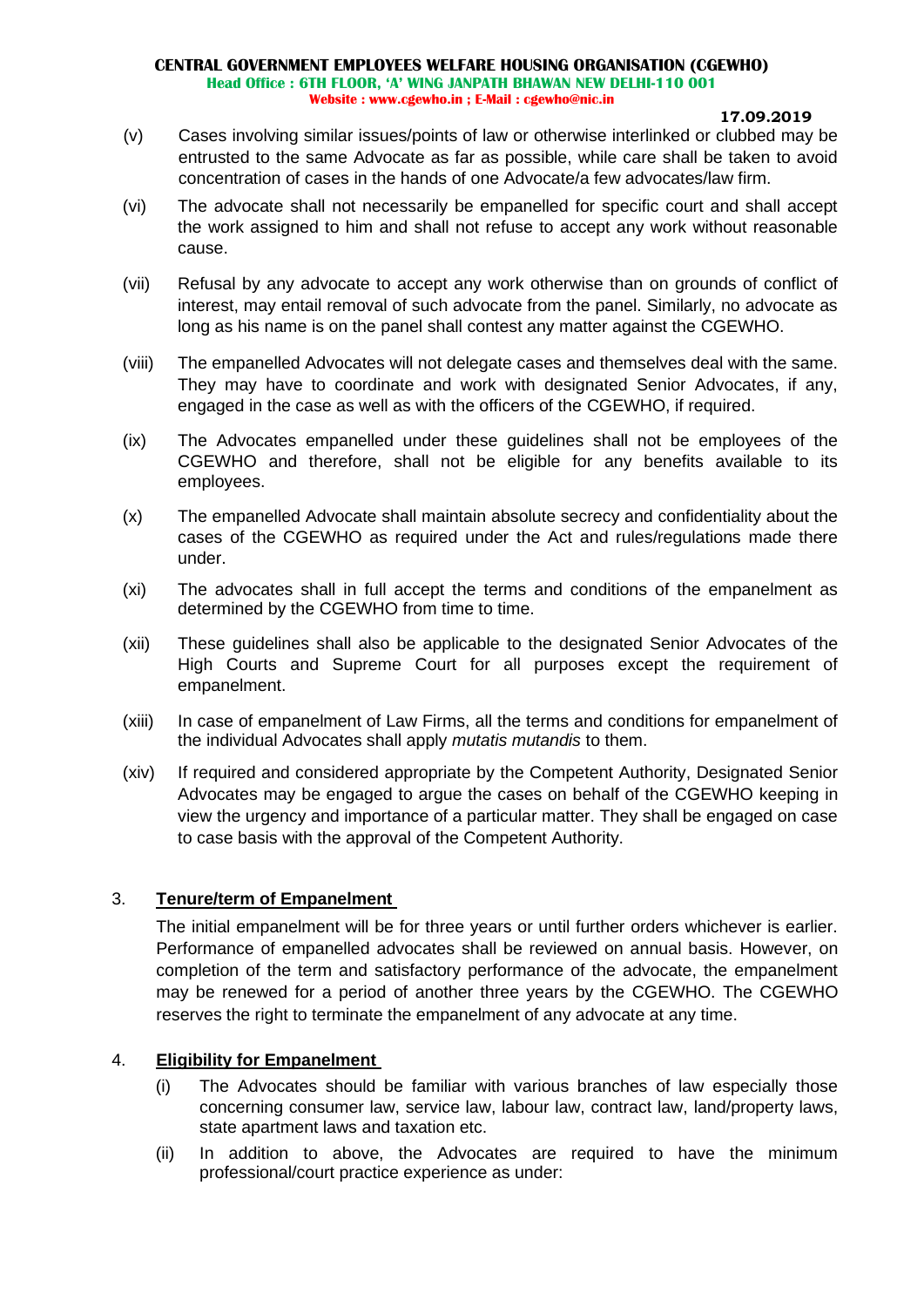- For empanelment for the Supreme Court of India .…10 yrs. experience in Supreme Court.
- For empanelment for the High Court in India/ .... 7 yrs. experience in High Court.
- For empanelment for the Subordinate Consumer/Civil Courts/Tribunals ….5 yrs. experience in Subordinate Consumer/Civil Courts/Tribunals.

Provided that the Competent Authority may relax the above conditions at its discretion, if otherwise found suitable in certain cases.

(iii) For considering empanelment for the Supreme Court, generally those Advocates who are regularly practising including Advocates-on-Record of the Supreme Court would be considered, if they are otherwise found to be competent and suitable.

# **5. Payment of Fee and Other Conditions**

- (i) The fee payable to the Advocate shall be governed by the **Schedule** of fee structure annexed with these guidelines as amended from time to time.
- (ii) The advocate empanelled/engaged may claim the fee for appearance only in cases of effective hearing or non effective hearing.
- (iii) Where two or more cases involving substantially identical or similar questions of law or facts, one of such cases will be treated as a lead case and others as identical/connected cases and the advocate/counsel shall be paid full fee for the main case and 10% of the fee of main case, for each of the identical or similar/connected case subject to a maximum of 10 cases only.
- (iv) If a Senior Advocate or an Advocate is required to appear in a court/tribunal which is situated at a place other than the place where he ordinarily practices he shall be entitled to travel, expenses for travel by air (economy class) or first class by train, road mileage for the journey from his office to the airport/railway station and viceversa and from the airport/railway station to the place of his stay. He will also be paid conveyance charges for performing local journey while outside Delhi and will also be entitled for stay in Hotel as per the entitlement of a DD of CGEWHO.
- (v) The Competent Authority shall have the right in exceptional cases to order for payment of fee more than the fee mentioned in the schedule keeping in view the importance of the matter and the labour and effort put in by the advocate in a particular case. It shall also have the power to fix the fee for eventualities which have not been mentioned in the schedule or till the appropriate amendment is made in these guidelines by the CGEWHO.
- (vi) No retainer fee shall be paid to any panel Advocate/law firm merely because such advocate/firm has been empanelled.

### 6. **Procedure for Empanelment**

The Competent Authority will consider the bio-data for empanelment only on merit after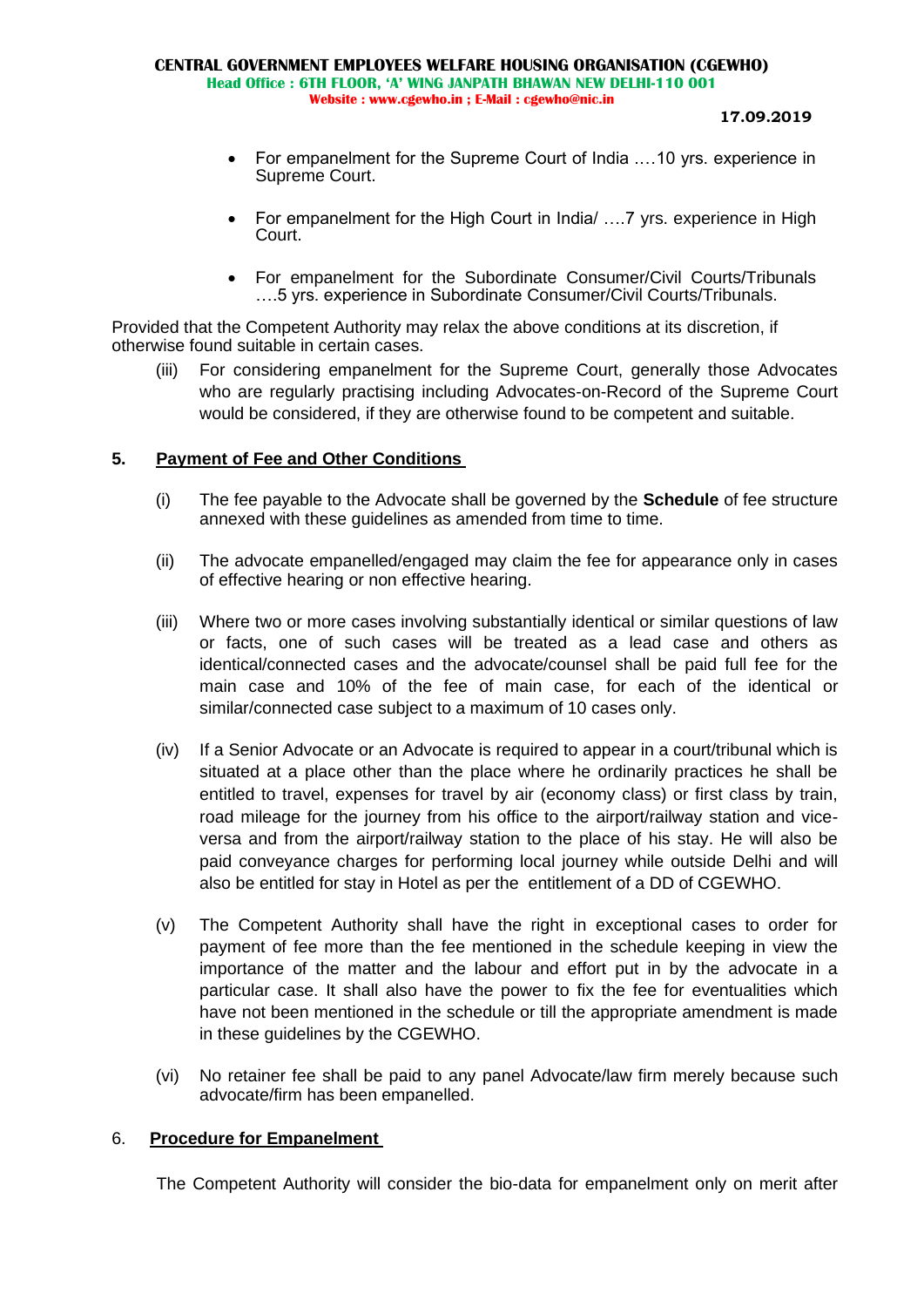due notice in this regard is published on the website of the CGEWHO. While considering the request from the advocates, following points shall be considered:

- (i) Length of practice and specialization in the area of law concerning the CGEWHO.
- (ii) Proper and adequate infrastructure of an advocate such as office premises, number of junior advocates, assistants, clerks and fax, mobile phone, fixed phone, internet connection etc.
- (iii) Annual income-tax return filed with the Tax Authorities.
- (iv) Track record and integrity.
- (v) If considered necessary, an enquiry in the respective Bar Council/Bar Association about the claims and conduct of the advocate to be empanelled can also be made and credentials may be verified.
- (vi) If the advocate is empanelled by other regulators/organizations, opinion/empanelment letter of those organizations may be obtained/enclosed.

The above list is illustrative and not exhaustive. The Competent Authority may also consider any other factor relevant for empanelment.

### 7. **Documents to be obtained from the Advocate**

The Advocates will be required to furnish their Bio-data as per the format given in **Annexure-A**. The attested copies of the following documents required to be submitted with application:

- i. High School certificate in support of age.
- ii. Registration with Bar Council

.

- iii. Identity card issued by Bar Association / Bar Council.
- iv. Copies of empanelment with other Organizations.
- v. Certificates in support of educational qualifications.
- vi. An undertaking from the advocate to the effect that all information furnished by him is correct.

# 8. **Communication of Empanelment**

After a decision to empanel the advocate is taken, a communication in writing to this effect shall be sent to the Advocate as per **Annexure-B** with acknowledgement and acceptance due. The process of empanelment shall be complete when CGEWHO receives an acceptance letter from the advocate.

### 9. **Right to Private Practice and Restrictions**

(i) An advocate shall have the right to private practice which should not, however, interfere with or be in conflict with the efficient discharge of his duties as an empanelled advocate of the CGEWHO.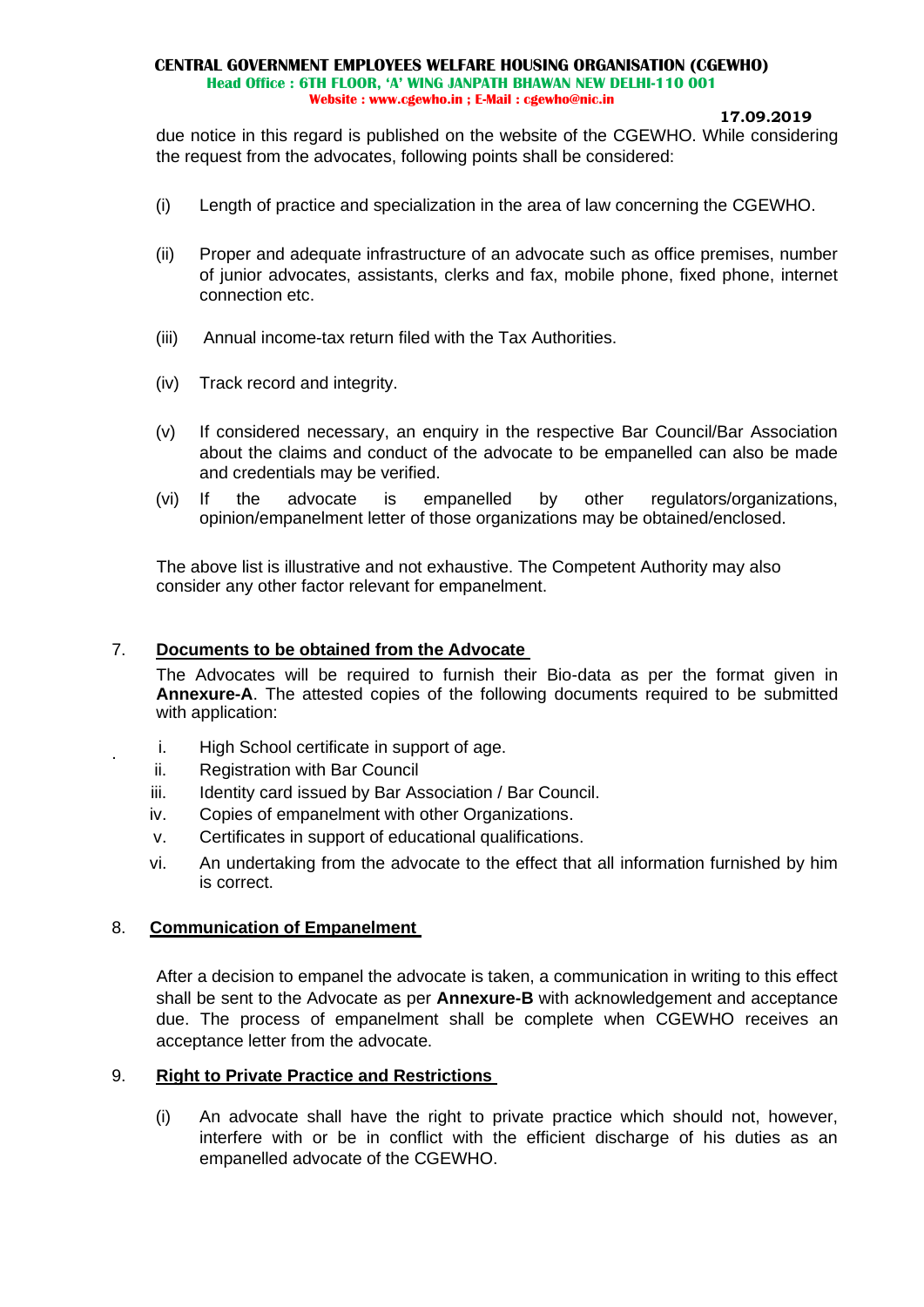#### **17.09.2019**

- (ii) An advocate shall not advise any party or accept any case against the CGEWHO in which he has appeared or is likely to be called upon to appear or advise.
- (iii) If the advocate happens to be a partner of a firm of lawyers or solicitors, it will be incumbent upon the firm not to entertain any case against the CGEWHO arising in any court.

### **10. Disablements**

Disablement on the part of the Advocate shall mean and include any of the following:

- (i) Giving false information in the application for empanelment;
- (ii) Handing over the brief or matter to another advocate without prior written permission of the CGEWHO;
- (iii) Failing to attend the hearing of the case without sufficient reason and prior information;
	- a. Not acting as per CGEWHO's instructions or going against specific instructions;
	- b. Not returning the brief when demanded or not allowing or evading to allow its inspection on demand;
- (iv) Misappropriation of the CGEWHO's funds or earmarking, using the same towards his fee without CGEWHO's permission.
- (v) Threatening, intimidating or abusing any of the CGEWHO's employees, officers, or representatives;
- (vi) Making any of his associates or juniors to appear on behalf of any of the opposite parties in cases/appeal related to CGEWHO's without permission;
- (vii) Committing an act tantamounting to contempt of court or professional mis-conduct;
- (viii) Conviction of the Advocate in any offence resulting into arrest or detention or disbarment by the Bar Council;
- (ix) Passing on information relating to CGEWHO's case on to the opposite parties or their advocates which is likely to cause damage to the CGEWHO's interests;
- (x) Giving false or misleading information to the CGEWHO relating to the proceedings of the case; and
- (xi) Frequent adjournment being obtained or not objecting the adjournment moved by other party without sufficient reason.
- (xii) Empanelment shall be liable to be cancelled due to occurring of any of the above disablements on the part of the Advocate.

**Notwithstanding anything stated herein above, the organization reserves its right not to empanel any advocate even on fulfilling the eligible criteria or postpone or cancel the process of empanelment or terminate the empanelment of any advocate at any time for the organization as well as for its Project Office(s) without assigning any reasons in this regard.**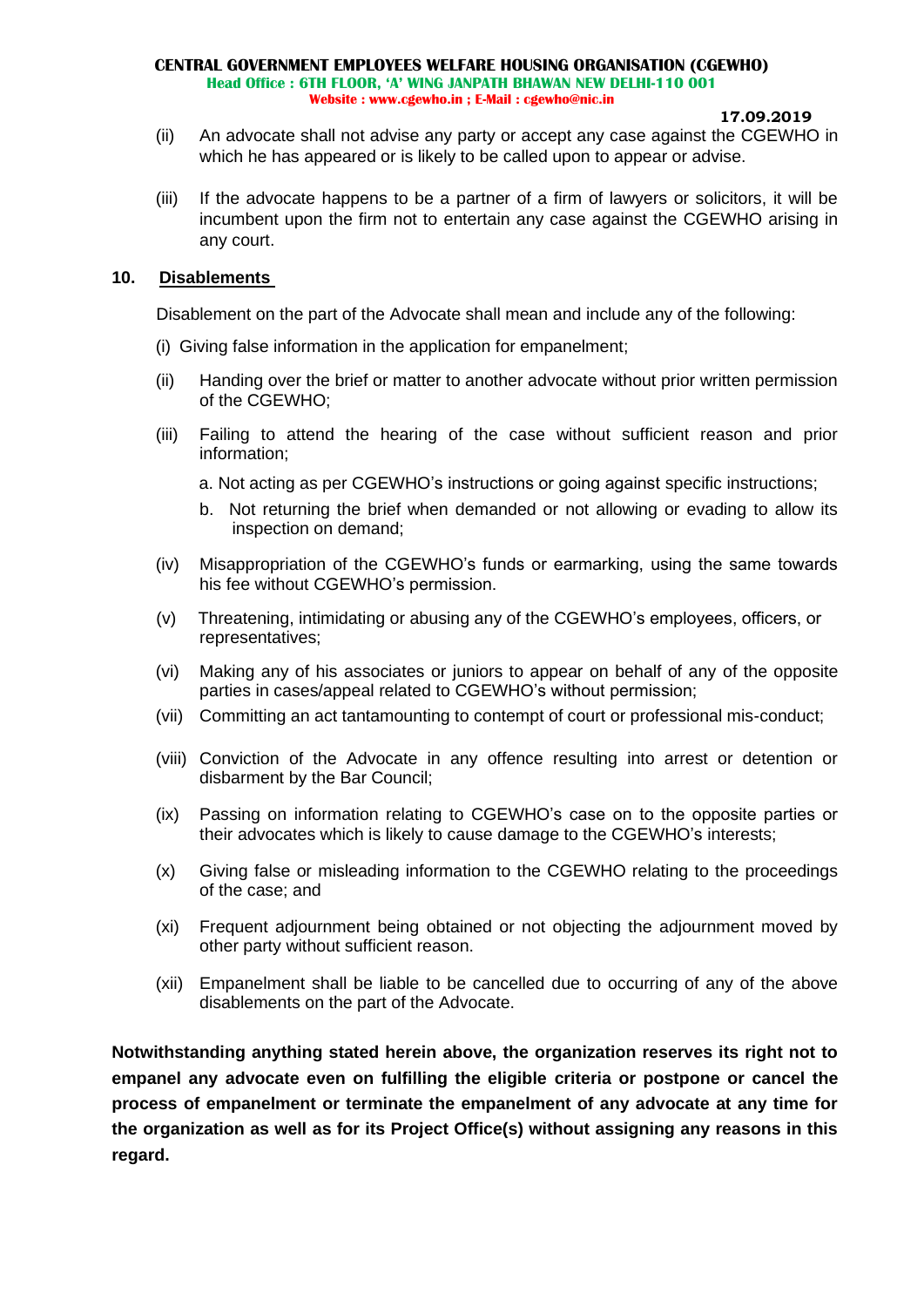#### **17.09.2019**

### 11. **Removal of Difficulty**

In the matter of implementation of these guidelines, if any, doubt or difficulty arises or doubt regarding the interpretation of any of the clause of these guidelines, the same shall be placed before the CEO, CGEWHO and the decision of the CEO/CGEWHO thereon shall be final.

==================================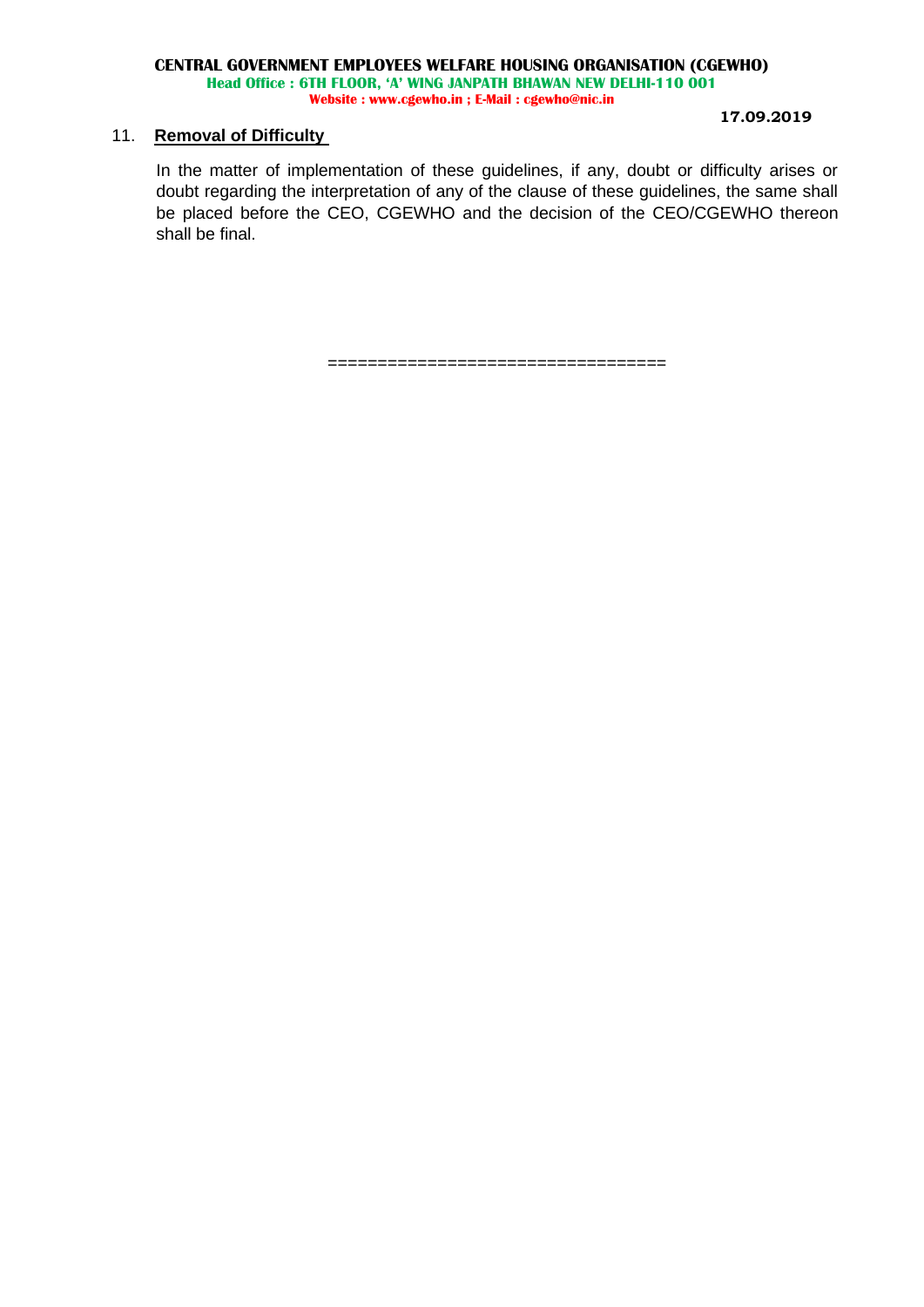**17.09.2019**

|      |                                                                                                          | Annexure-A |  |  |
|------|----------------------------------------------------------------------------------------------------------|------------|--|--|
|      | <b>FORMAT OF BIO DATA FOR ADVOCATE</b>                                                                   |            |  |  |
| 1)   | Name                                                                                                     | Photograph |  |  |
| 2)   | <u> 2000 - Jan Jan James, margaret eta biztanleria (h. 1878).</u><br>Date of birth,                      |            |  |  |
|      | Age (as on $\dots$                                                                                       |            |  |  |
| 3)   |                                                                                                          |            |  |  |
| 4)   | Date of Enrolment, Name of Bar Council                                                                   |            |  |  |
|      | (enclose copy of enrolment certificate) :                                                                |            |  |  |
| 5)   | Period of practice                                                                                       |            |  |  |
| 6)   | Details of Experience/practice                                                                           |            |  |  |
| 7)   | Area of practice                                                                                         |            |  |  |
| 8)   | Specialization, if any (constitution/taxation/service etc.)                                              |            |  |  |
|      | [The details of a few important cases the Advocate has dealt with/handled and reported Judgment if any.] |            |  |  |
| 9)   | Whether Central Govt. Counsel / Pleader [indicate period with a copy of engagement]                      |            |  |  |
| 10)  | Brief list of clients e.g. Govt./organizations/CGEWHOs/PSUs                                              |            |  |  |
| 11)  | The courts where the Advocate is regularly practicing                                                    |            |  |  |
|      | (Enclose Bar Association Membership Certificate)                                                         |            |  |  |
| 12)  | Date of enrolment as an Advocate–on–record of the Supreme Court and Registration<br>No.                  |            |  |  |
| 13)  | Income Tax PAN number (enclose a copy):                                                                  |            |  |  |
| (14) | <b>Experience of Consumer/Contract Law</b>                                                               |            |  |  |
|      |                                                                                                          |            |  |  |

A brief note on suitability for empanelment.

**I declare that I have never been penalized by any bar council in any Disciplinary Proceedings. I also undertake to maintain absolute secrecy about the cases of the CGEWHO as required under the Act, Rules and Regulations thereunder.**

**Signature of Advocate**

**Address (office & residence/chamber) Tel. No. Mobile No. Fax No. E-mail.**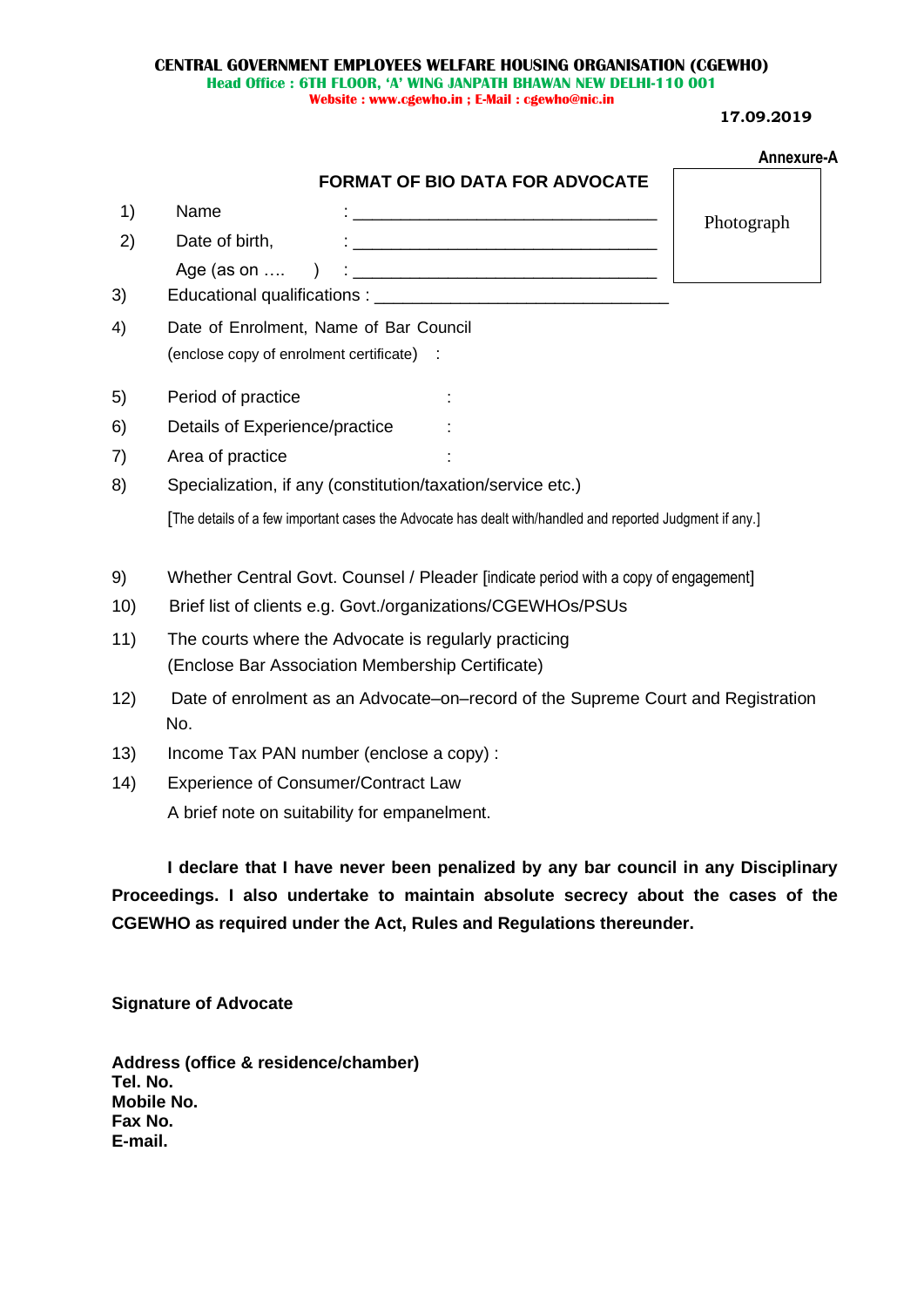**17.09.2019 Annexure B**

| To,                    |
|------------------------|
| Mr ------------------- |
| Advocate               |
|                        |
|                        |

Dear Sir,

# **Sub: Empanelment as CGEWHO's Advocate**

This is with reference to your application dated ------------------------ wherein you have evinced interest for empanelment as an advocate with the CGEWHO. We are pleased to inform that your request has been considered favourably and you are advised to give your assent for empanelment on following terms and conditions (A copy of guidelines enclosed):

- 1. You will abide by CGEWHO's terms and conditions and you will not claim any retainer fee or employment in CGEWHO's service.
- 2. You will not accept any case against the CGEWHO.
- 3. You will take necessary steps to protect the interest of the CGEWHO in matters entrusted to you from time to time.
- 5. Empanelment does not confer any right or claim that you alone should be entrusted with the CGFWHO's work
- 6. You will personally deal with the case assigned to you in addition coordinating and working with designated Senior Advocate, if any, engaged in some matter.
- 7. The CGEWHO may at any time, at its discretion, withdraw from you any proceedings/ matter/ brief and may discontinue you as CGEWHO's advocate without assigning any reason thereof and without paying any further fees.
- 8. You will keep CGEWHO informed about the developments in the matters entrusted to you.
- 9. Unless a case is specially assigned to you by the CGEWHO, you will not on your own receive Summons / Notices of the CGEWHO's matters and even if you receive, if no Vakalatnama is given to you, you shall not otherwise deal with such cases. However, you will immediately inform the CGEWHO in this regard.
- 10. You shall not use CGEWHO's name or symbol, logo in your letter heads, sign boards name plates etc.
- 11. In case of any misconduct, the CGEWHO will take appropriate action against you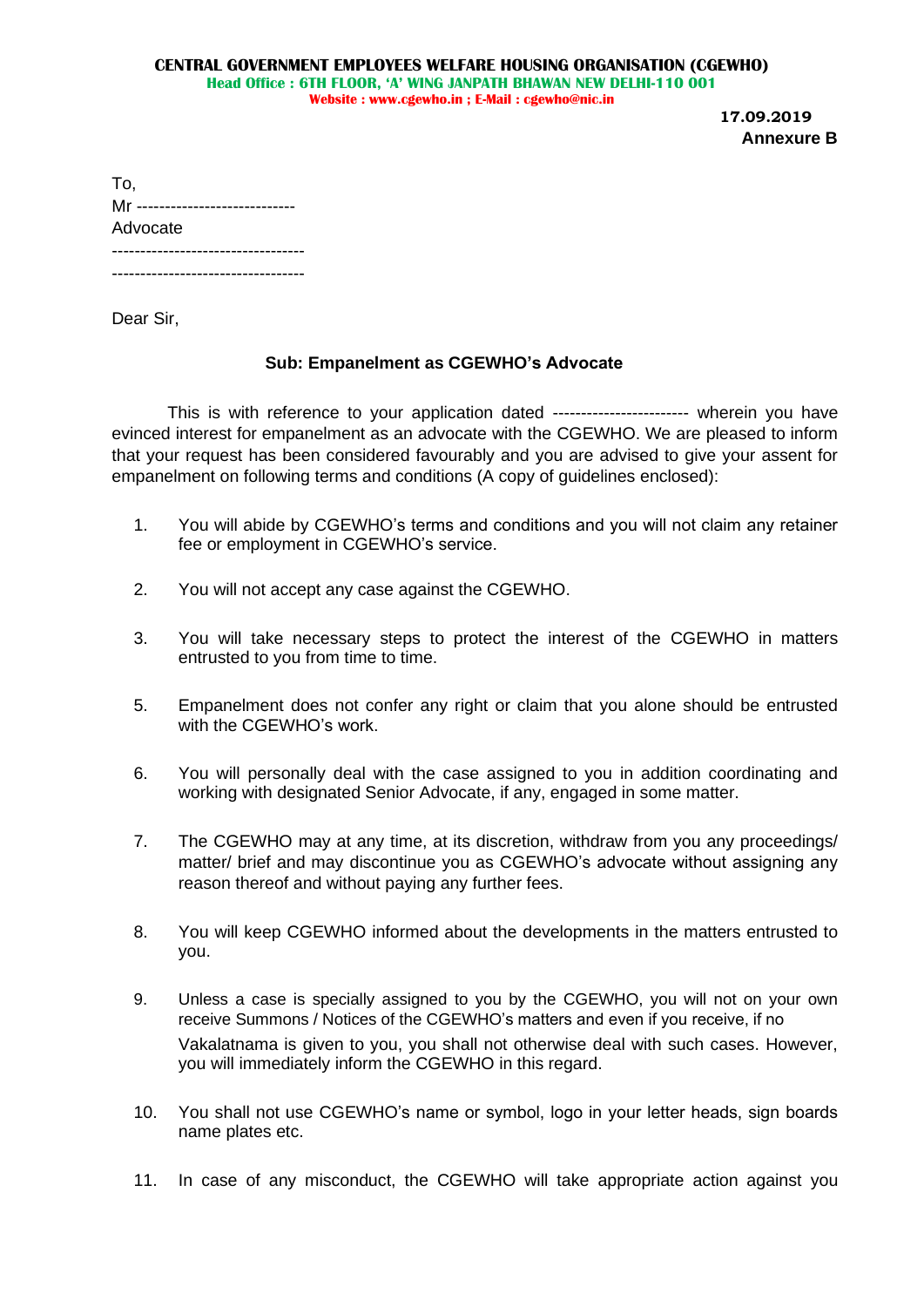**17.09.2019**

which includes filing complaint with Bar Council and recovery of financial loss caused to the CGEWHO due to your misconduct.

- 12. In case of initiation of any disciplinary proceedings/ criminal proceedings against you, the CGEWHO may remove you from the panel even without waiting for the conclusion of such proceedings.
- 13. Your performance will be reviewed on yearly basis and if your services are not required/ found upto the mark, CGEWHO may remove you from panel and the cases/ matters entrusted to you will be taken back from you.
- 14. You are required to maintain absolute secrecy about the cases of the CGEWHO as required under the Act, relevant rules and regulations and you shall not divulge any details to an outsider or opponent as the case may be without written consent of the CGEWHO.
- 15. You are requested to return the duly signed duplicate copy of this letter indicating your unconditional consent.

We look forward for better cooperation and hope for good relations with you.

Yours faithfully

(Authorized Signatory)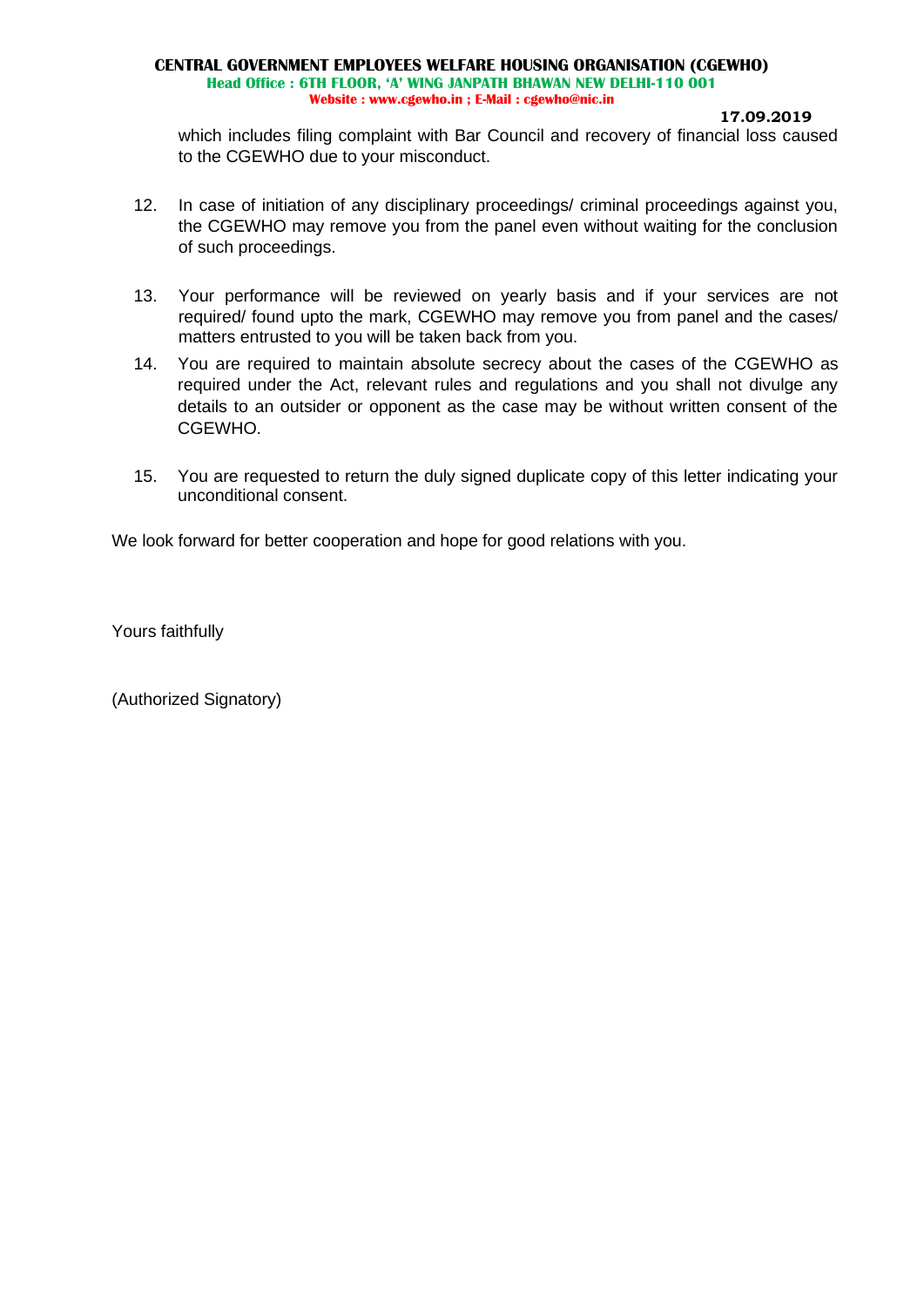### **CENTRAL GOVERNMENT EMPLOYEES WELFARE HOUSING ORGANISATION (CGEWHO)**

**Head Office : 6TH FLOOR, 'A' WING JANPATH BHAWAN NEW DELHI-110 001 Website : www.cgewho.in ; E-Mail : cgewho@nic.in**

**17.09.2019 Annexure-C**

### **No. 26(1)/2014/judl. Government of India Ministry of Law & Justice Department of Legal Affairs Judicial Section**

### **OFFICE MEMORANDUM**

New Delhi the 1st October, 2015

# **Sub: Revision of fee payable to various categories of Central Government counsel.**

In partial modification to this Department's various OMs issued from time to time. the undersigned is directed to convey approval of Competent Authority for the revision of the fee structure applicable to Government counsels of all the categories with immediate effect as per the details given below:-

**(A)**

### **The Fee structure applicable to Group 'A' 'B' and 'C' panel Counsel In Supreme Court**

| SI.<br>No.      | <b>Item of work</b>                                                                                                                                                      | <b>Revised fee Group</b><br>'A' Panel Counsel                   | <b>Revised fee Group</b><br>'B'& 'E' Panel<br><b>Counsel</b>   |
|-----------------|--------------------------------------------------------------------------------------------------------------------------------------------------------------------------|-----------------------------------------------------------------|----------------------------------------------------------------|
| 1               | All Regular Appeals and defended Writ<br>Petitions (for final hearing)                                                                                                   | Rs. 13500/- per case<br>per day                                 | Rs. 9000/- per case<br>per day                                 |
| $\overline{2}$  | All defended Admission matters (SLP/TP and<br>writ petitions & other misc. matters for<br>admission)                                                                     | Rs. 9000/- per case<br>per day                                  | Rs. 4500/-per case<br>per day                                  |
| 3               | Settling of pleadings                                                                                                                                                    | Rs. 5250/- per case                                             |                                                                |
| $\overline{4}$  | Appearance in Miscellaneous Applications                                                                                                                                 | Rs. 4500/- per case                                             |                                                                |
| 5               | Conference                                                                                                                                                               | <b>Rs. 900/-per</b><br>conference                               | .                                                              |
| $6\phantom{1}6$ | Out of Head quarter                                                                                                                                                      | Rs. 13500/- daily fee<br>for the days of his<br>absence from HQ | Rs. 9000/- daily fee<br>for the days of his<br>absence from HQ |
| $\overline{7}$  | Conveyance charges for performing local<br>journey while outside Headquarter                                                                                             | Rs. 1500/-                                                      | Rs. 1500/-                                                     |
| 8               | Clerkage                                                                                                                                                                 | <b>Nil</b>                                                      | Nil                                                            |
| 9               | Drafting SLP/Counter Affidavit/ Rejoinder etc.                                                                                                                           | .                                                               | Rs. 1500/- per case                                            |
| 10              | <b>Drawing Written Submission</b>                                                                                                                                        |                                                                 | Rs. 3000/- per case                                            |
| 11              | <b>Drafting of Appearance in Miscellaneous</b><br>Applications (including mentioning of the<br>case/Caveat/Clearance/obtaining the number<br>and taking date for hearing | .                                                               | Rs. 3000/- per case                                            |

All other terms and conditions applicable to Group 'A', 'B', and 'C' Panel Counsel in Supreme Court in the ore-revised OM Ho. 21(04)/1999-Judl. dated 24.99.1999 read with OM No. 21(05)/1999-Judi. dated 01.10.2011 shall continue to remain applicable unless specifically revoked/revised.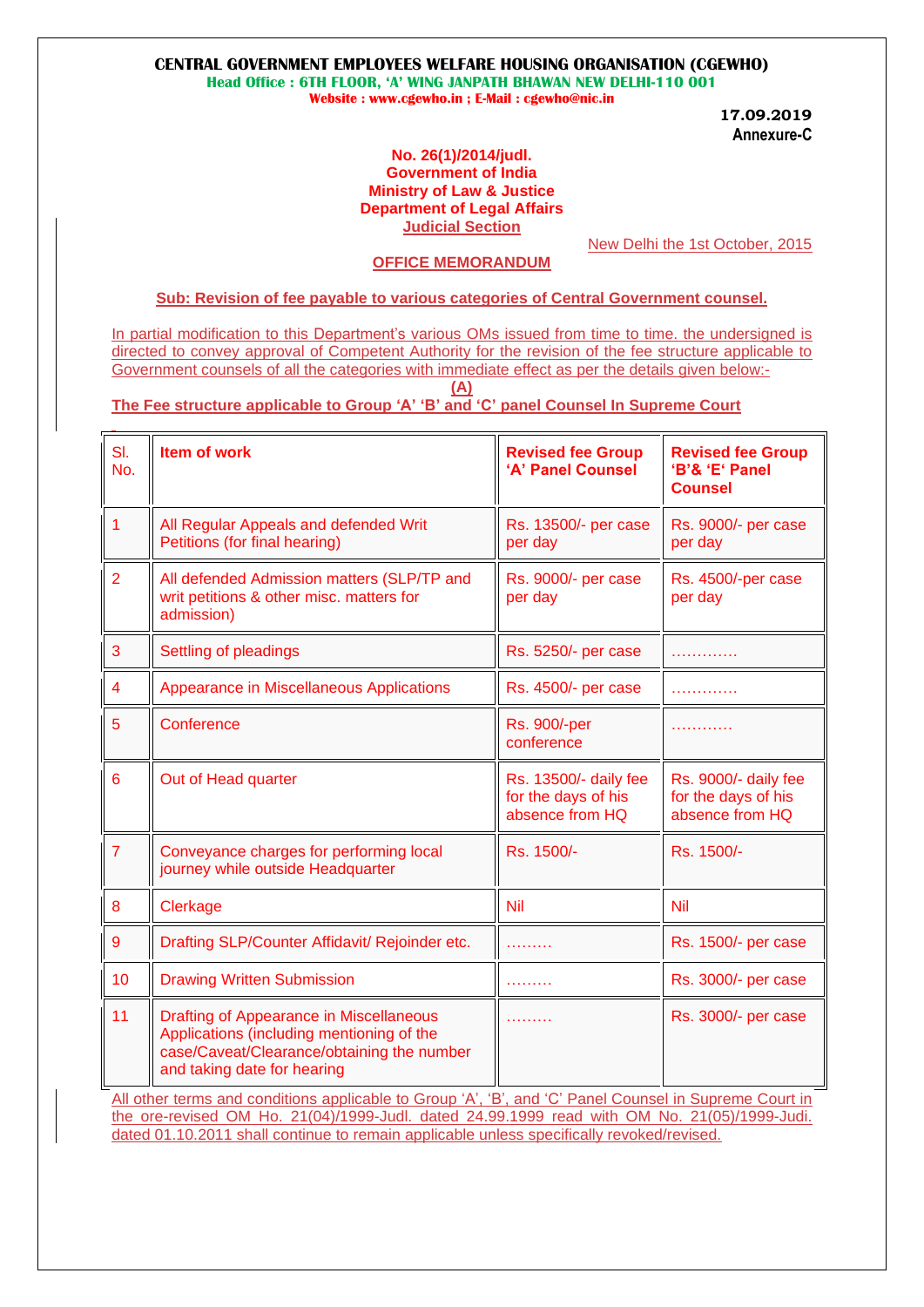### **CENTRAL GOVERNMENT EMPLOYEES WELFARE HOUSING ORGANISATION (CGEWHO)**

**Head Office : 6TH FLOOR, 'A' WING JANPATH BHAWAN NEW DELHI-110 001**

**Website : www.cgewho.in ; E-Mail : cgewho@nic.in**

**17.09.2019**

**(B)**

T**he Fee structure applicable to Assistant Solicitors General of various High Courts, Central Government Standing Counsel of Delhi High Court (CGSC), Senior Central Government Standing Counsel (Sr. CGSC) of the various Benches of CAT and Senior Panel Counsels in various High Court / CAT Benches (excluding the High courts of Bombay and Calcutta) as per the following rates:-**

| SI.<br>No.     | Item of work                                                                                                                                                                                                                                                  | <b>Revised fee</b>                                                                                                                                                                                                           |
|----------------|---------------------------------------------------------------------------------------------------------------------------------------------------------------------------------------------------------------------------------------------------------------|------------------------------------------------------------------------------------------------------------------------------------------------------------------------------------------------------------------------------|
|                | <b>Retainer Fee of:-</b><br><b>Assistant Solicitor General of various High</b><br><b>Courts. Central Government Standing Counsel</b><br>of Delhi High Court (CGSC) and Senior Central<br>Government Standing Counsel (Sr. CGSC) of<br>various Benches of CAT. | Rs. 9000/- per month.                                                                                                                                                                                                        |
| $\overline{2}$ | Suits, Writ Petitions and Appeals, including oral<br>Applications for Leave to Appeal to<br><b>Supreme Court in Writ Petitions.</b>                                                                                                                           | Rs. 9000/- per case per day of effective<br>hearing in case of non-effective hearing Rs.<br>1500/- per day subject to maximum of 5<br>hearing                                                                                |
| 3              | Application for Leave to Appeal to Supreme<br><b>Court in Writ Petitions-</b>                                                                                                                                                                                 | Rs. 3000/- per case                                                                                                                                                                                                          |
|                | <b>Settling pleadings</b>                                                                                                                                                                                                                                     | Rs. 3000/- per case                                                                                                                                                                                                          |
| 5              | <b>Miscellaneous Application</b>                                                                                                                                                                                                                              | Rs. 3000/- per case                                                                                                                                                                                                          |
| 6              | Conference                                                                                                                                                                                                                                                    | 900/- per conference subject to:-<br>(i) for setting pleadings- one conference.<br>(ii) In respect of hearing of Writ matters.<br>Suits. appeals and Supreme courts leave<br>applications etc- Three conference<br>[Maximum] |
| $\overline{7}$ | Miscellaneous and out of pocket expenses                                                                                                                                                                                                                      | As per actual to the satisfaction of the<br>administrative Ministry/ Department.                                                                                                                                             |

All other terms and condition applicable to Senior Panel Counsels in various High Courts / CAT Benches {excluding the High Courts of Bombay and Calcutta in to this Department's, OM No. 24(2)] 99-judl.,OM No. 26(3)99-Judl.. OM No. 25(3)/99-Judl., and OM No. 26(2)/9 Judl., all dated 24.09.99, read with OM No-26(1)/2005-Judl. dated 31.01.2008 and OM No.26(1)/2011- Judl., dated 01.10.2011, shall continue to remain applicable unless specifically revoked / revised.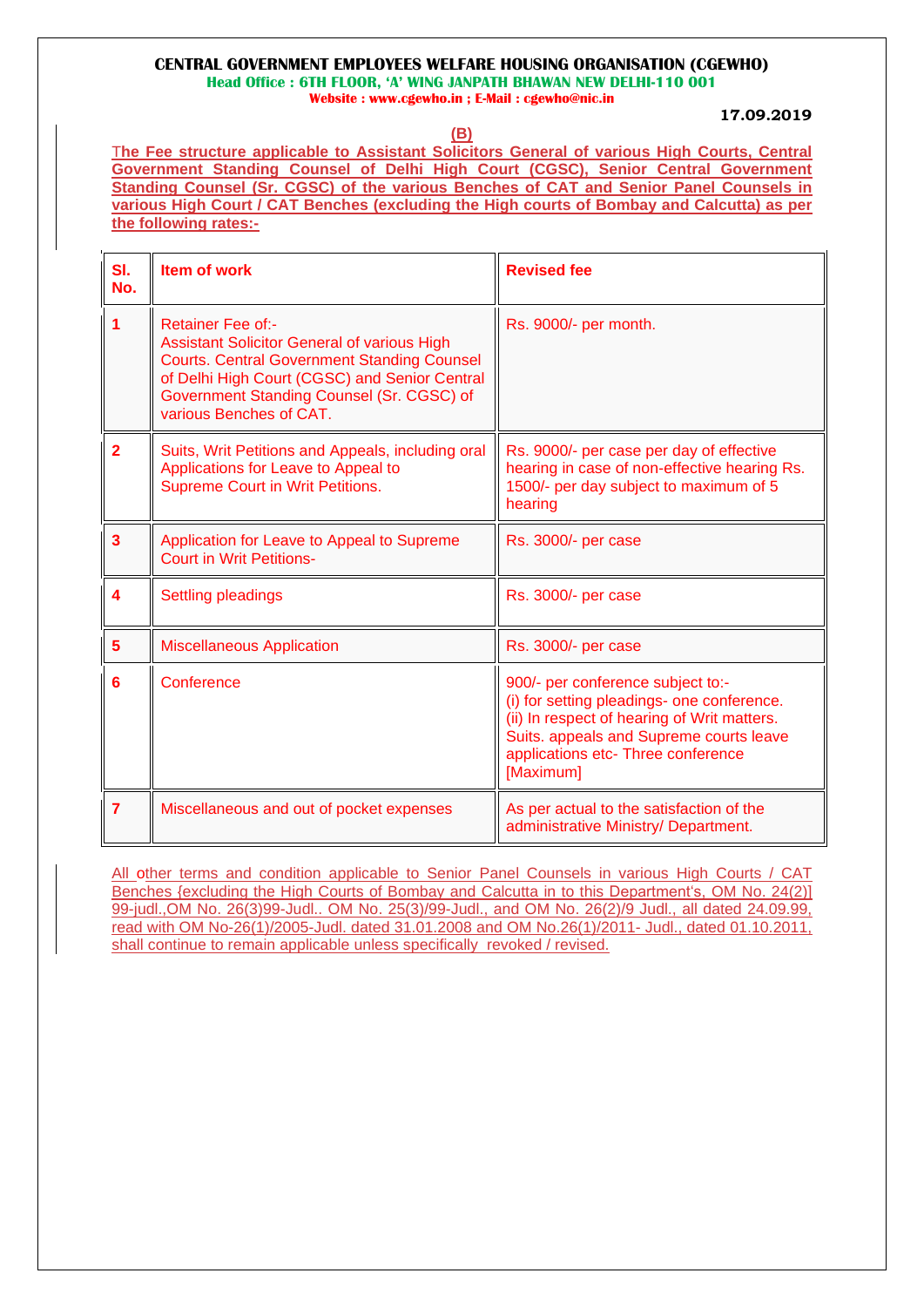**[C]**

# **Revision of the fee structure applicable to the Panel Counsel of High Courts as well as of CAT Benches of Bombay and Kolkata:-**

| SI.<br>No. | <b>Item of work</b>                                                                                                                                                                                                     | <b>Special</b><br><b>Counsel</b> | <b>Senior</b><br><b>Counsel</b><br><b>Group. I</b> | <b>Senior</b><br><b>Counsel</b><br><b>Group. II</b> | <b>Jr. Counsel</b><br><b>Advocate</b><br>on record |
|------------|-------------------------------------------------------------------------------------------------------------------------------------------------------------------------------------------------------------------------|----------------------------------|----------------------------------------------------|-----------------------------------------------------|----------------------------------------------------|
| 1.         | Suits, Appeals, Writ/Revision Petitions<br>including Special Civil Application in the<br>High Court.                                                                                                                    | <b>Rs.9000</b>                   | <b>Rs.6000</b>                                     | <b>Rs.3700</b>                                      | <b>Rs.1800</b>                                     |
|            | Per conference/Consultation                                                                                                                                                                                             | <b>Rs.900</b>                    | <b>Rs.750</b>                                      | <b>Rs.600</b>                                       | <b>Rs.450</b>                                      |
| 2.         | Application including interim Motions.<br>Notices. Appeals. Leave Application,<br>Arbitration, Company Matters, Criminal<br><b>Revision and other Land Acquisition</b><br>References {per day per effective<br>hearing] | <b>Rs.3000</b>                   | <b>Rs.3000</b>                                     | <b>Rs.2250</b>                                      | <b>Rs.1350</b>                                     |
|            | Per conference/Consultation                                                                                                                                                                                             | <b>Rs.900</b>                    | <b>Rs.750</b>                                      | <b>Rs.600</b>                                       | <b>Rs.450</b>                                      |
| 3.         | <b>Drafting or Settling Pleadings and</b><br>Affidavits (per pleadings)                                                                                                                                                 | Rs. 3000                         | <b>Rs.1800</b>                                     | <b>Rs.1500</b>                                      | Rs.1050                                            |
|            | Per conference/Consultation                                                                                                                                                                                             | <b>Rs. 900</b>                   | <b>Rs.750</b>                                      | <b>Rs.600</b>                                       | <b>Rs.450</b>                                      |
| 4.         | Appearance before Arbitration and<br>Tribunals. etc and Courts other than High<br>Courts (Per day per effective hearing)                                                                                                | <b>Rs.7500</b>                   | <b>Rs.6000</b>                                     | <b>Rs.3750</b>                                      | Rs.2250                                            |
|            | Per conference/Consultation                                                                                                                                                                                             | <b>Rs.900</b>                    | <b>Rs.750</b>                                      | <b>Rs.600</b>                                       | <b>Rs.450</b>                                      |
| 5.         | <b>Chamber Application, including</b><br><b>Adjournment Application per day</b><br>inclusive of consultation                                                                                                            | <b>NIL</b>                       | <b>Rs.1500</b>                                     | <b>Rs.900</b>                                       | <b>Rs.600</b>                                      |
| 6.         | Written opinions and written advice<br>including advice on evidence (inclusive of<br>consultation)                                                                                                                      | <b>Rs.3750</b>                   | Rs.2250                                            | Rs.1350                                             | Rs.1050                                            |

All other terms and conditions applicable to the Counsels of High Courts as well as of the CAT Benches of Bombay and Kolkata in the pre-revised OM No. 23(2)/2001-Judi. & OM No. 22(02)/2001 dated 14th July, 2001 read with 23(2)2011-Judl. dated 1st October shall continue to remain applicable unless specifically/revoked/revised:-

**Note:-** There will be no ceiling can the number of conference / consultation in the case of Special Counsel, however in the case case other categories of Counsels. the number of conferences per cases will be limited to four (referable to six at the discretion of the Incharge (Litigation) of Branch Secretariat, Mumbai / Kolkata.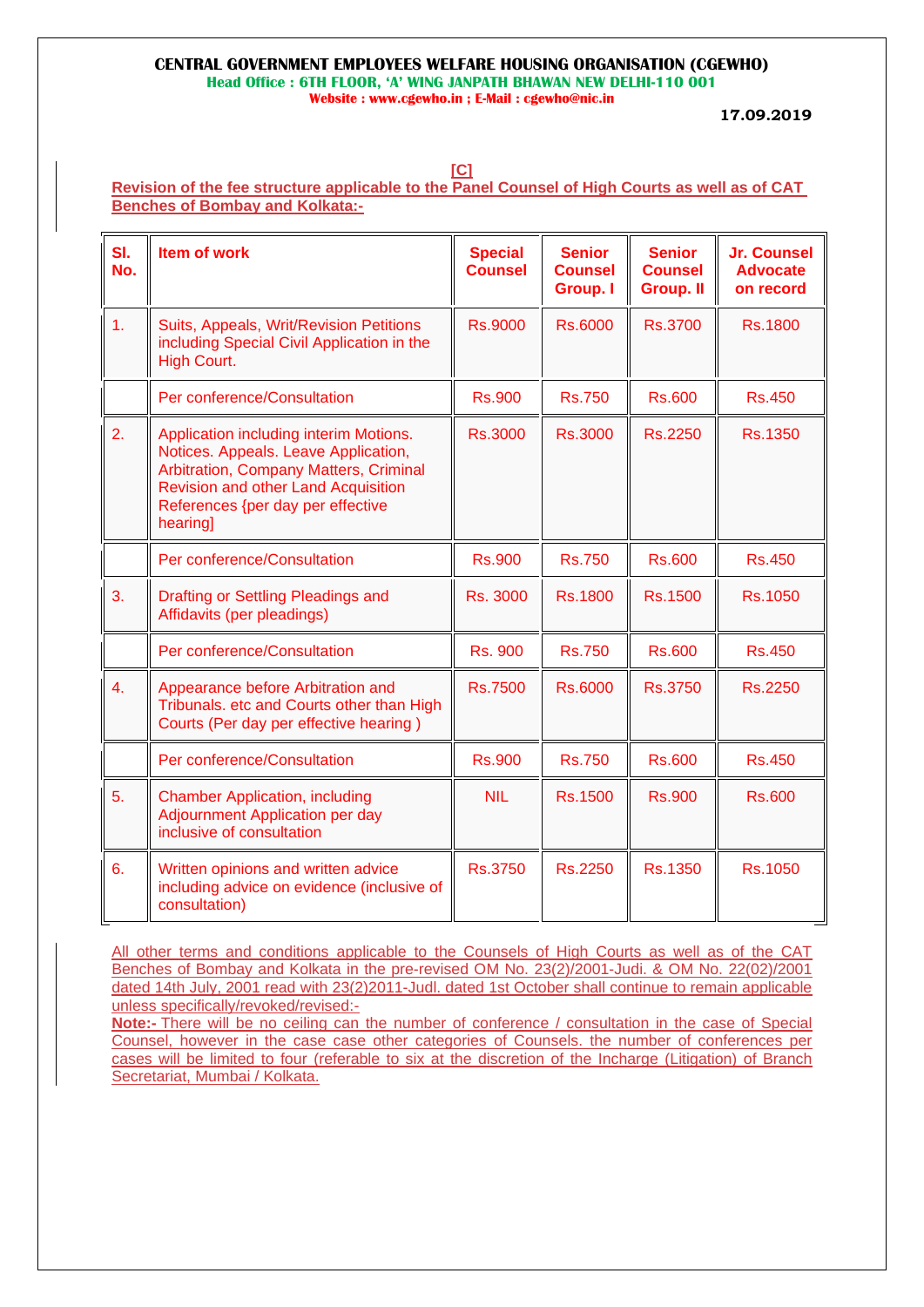**17.09.2019**

**[D]**

### **The Fee structure applicable for Panel Counsel, Delhi High Court and Central Govt. Counsel /Pleader of various High Courts (including Panel Counsel of various CAT, Benches) excluding the High Courts of Bombay and Calcutta, as Per the following rates:-**

| SI.<br>No.     | Item of work                                                                                                                                                                                                                      | <b>Revised fee</b>                                                                                                                                                                                                       |
|----------------|-----------------------------------------------------------------------------------------------------------------------------------------------------------------------------------------------------------------------------------|--------------------------------------------------------------------------------------------------------------------------------------------------------------------------------------------------------------------------|
| 1              | Civil or Criminal Writ Petitions under Article 226 & 227 of<br>the Constitution, Contempt Petitions. Criminal /Civil<br>Revision Petitions. Reference to the High Court under<br>Sales Tax Act and Banking Company Petitions.     | Rs. 2250/- per effective hearing<br>Rs. 450/- per non-effective hearing<br>(subject to maximum of five<br>hearings in a case)                                                                                            |
| $\overline{2}$ | Original Suits. Civil Appeal from Decrees in Suits and<br>proceedings including second appeal and land<br>acquisition appeal except LPA from Petitions under<br>Article 226 & 227 of the Constitution (including drafting<br>fee) | Ad. Valoram / regulation fee<br>(subject to maximum of Rs.<br>45000/-in a case.)                                                                                                                                         |
| 3              | <b>Company Petitions</b>                                                                                                                                                                                                          | To be regulated by the rule<br>contained in Appendix (iii) of the<br>Company (Court) Rules, 1959                                                                                                                         |
| 4              | Drafting of civil Misc. applications to petitions under the<br>Indian Succession Act, Contempt of Court proceedings<br>and other proceedings of an original nature                                                                | Rs. 1350/- per petition                                                                                                                                                                                                  |
| 5              | Drafting of Civil Misc. applications to petitions under the<br>Indian Succession Act, Contempt of Court proceedings<br>and other proceedings of an original nature                                                                | Rs.1,125/- per petition                                                                                                                                                                                                  |
| 6.             | Civil Misc. petitions. forma paupers, transfer petitions<br>and other civil misc. petitions of routine nature                                                                                                                     | Rs.450/- per petition                                                                                                                                                                                                    |
| 7.             | Consultation / conference fee                                                                                                                                                                                                     | Rs.450/- per conference (subject to<br>consultation maximum of 4<br>conferences in a case)                                                                                                                               |
| 8              | Appearance before the High Court in application under<br>Section 34 & 37 of the Arbitration and Conciliation Act.<br>1996<br>Appearance before<br>Arbitrator/Umpires etc.                                                         | Rs.2,250/- per effective hearing<br>Rs. 450/- per non effective hearing<br>[subject to a maximum of 5 hearing<br>in a case).<br>Rs.450/- per non-effective hearing<br>(subject to a maximum of 5<br>hearings in a case). |

All other terms and condition applicable to above mentioned Counsels in to this Department's, in OM Ho. 24(2)/99-.Judl., OM No. 26(1)/99-Judl., OM No. 25(3)/99-Judl. and OM No. 26(2)/99-Judl. dated 24.09.99 read with OM Ho. 26(1)/2005-Judl. dated 31.01.2008 and shall continue to remain applicable unless specifically revoked/revised.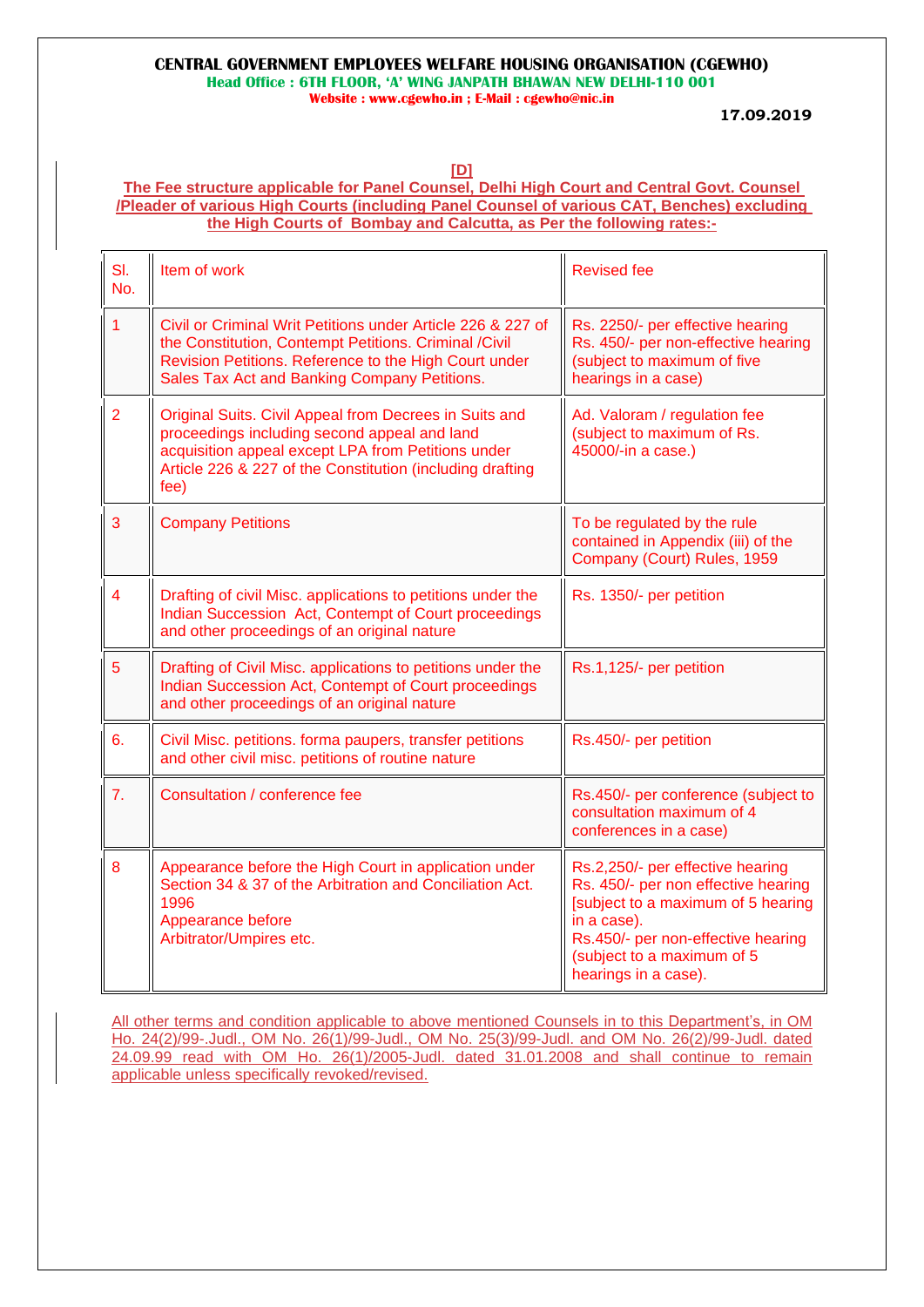#### **(E) The Fee structure Standing Govt. Counsel and Additional Standing Govt. Counsel in the District and Subordinate Courts:-**

| SI.<br>No.     | Item of work                                                     | <b>Revised fee</b>                                                                                       |
|----------------|------------------------------------------------------------------|----------------------------------------------------------------------------------------------------------|
| 1.             | Retainer fee for Standing Govt.<br>Counsel                       | Rs.6000 per month                                                                                        |
| 2.             | Fee for effective hearing                                        | Rs. 1800 per day                                                                                         |
| 3.             | Fee for non-effective hearing                                    | Rs. 600 per day (not more than 5 such hearings in a<br>case)                                             |
| $\mathbf{4}$ . | Fee for drafting Written Statement,<br>Grounds of Appeal etc.    | Rs. 1500 per pleading                                                                                    |
| 5.             | Fee for drafting other pleadings of<br>misc. nature misc. nature | Rs. 600 per pleading                                                                                     |
| 6.             | Fee per Conference                                               | Rs. 900 (subject to maximum of 5 such conferences in<br>a case / group of identical cases)               |
| 7.             | Daily fee for out of Headquarters                                | Rs.2700 per day                                                                                          |
| 8.             | Conveyance charges for local<br>journey outside Headquarters     | Rs. 900 [lump sum]                                                                                       |
| 9.             | Expenses for stay in hotels                                      | Rs. 1800 per day                                                                                         |
| 10.            | Clerkage                                                         | @ 10% of total fee excluding of miscellaneous and out<br>of pocket expenses (maximum Rs. 5250 in a case) |
| 11.            | <b>Fee for identical Cases</b>                                   | Full fee in the 1st case and Rs. 750 in per suit for<br>connected cases (max. 3 cases)                   |
| 12.            | Miscellaneous and out of pocket<br>expenses                      | As per actual to the satisfaction of the administrative<br>Department.                                   |

All other terms and conditions applicable to above mentioned Counsels in to this Department's, OM No. 27/l11)/1999-Judl dated 24.09.1999 read with OM No. 27(25)/2011-Judl. dated 01.09.2011. shall continue to remain applicable unless specifically revoked/revised